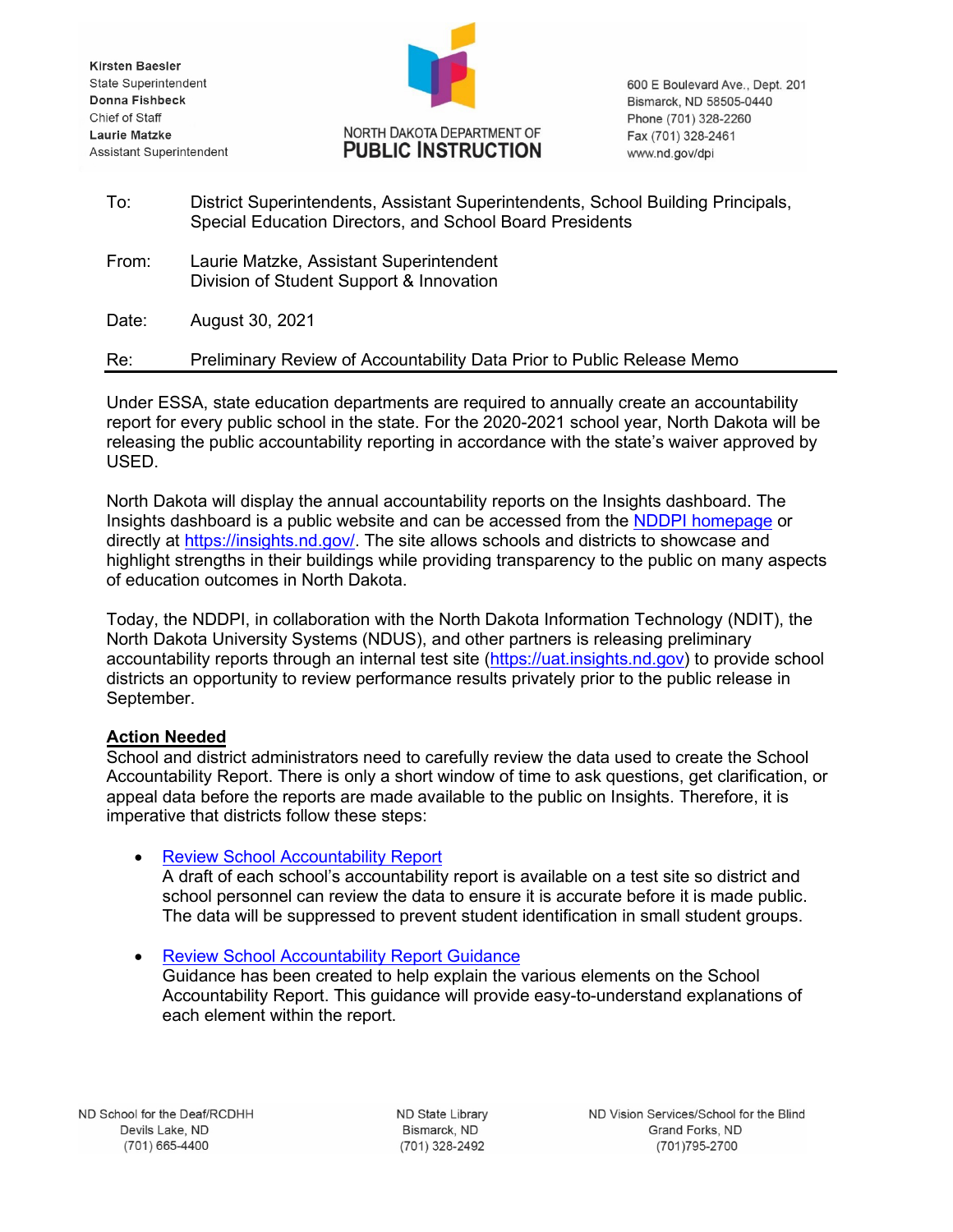• [Review School Accountability Index Guide](https://www.nd.gov/dpi/sites/www/files/documents/Division%20of%20SS%26I/ESSA/Accountability/AccountabilityIndexGuideFinal.pdf)

The Index Guide provides an in-depth overview of the technical aspects of the School Accountability Report and how points were calculated. For 2020-2021, this is being calculated as a tool for school districts to identify areas of underperformance and proactively implement school improvement strategies.

## • [Review Data in SLDS Education Portal](https://apps.nd.gov/sts/account/login?ReturnUrl=%2fsts%2fTrust%2f%3fwa%3dwsignin1.0%26wtrealm%3dhttp%253a%252f%252fsts.nd.gov%252fadfs%252fservices%252ftrust%26wctx%3d158d7e7a-8053-4e0d-8c38-fe80593f8c0d%26wct%3d2019-08-26T17%253a58%253a57Z%26whr%3durn%253andgov%253asts%253aprod&wa=wsignin1.0&wtrealm=http%3a%2f%2fsts.nd.gov%2fadfs%2fservices%2ftrust&wctx=158d7e7a-8053-4e0d-8c38-fe80593f8c0d&wct=2019-08-26T17%3a58%3a57Z&whr=urn%3andgov%3asts%3aprod)

In addition to the one-page Insights School Accountability Report, school personnel are strongly encouraged to review their secured accountability data available within the SLDS education portal (Ed Portal), which provides a series of unsuppressed accountability dashboards including the Accountability Index scores, the allocation points earned versus points available, and access to a plethora of data.

We would like to highlight two features that are part of the accountability review this year:

#### **[Accountability Rosters](https://apps.nd.gov/sts/account/login?ReturnUrl=%2fsts%2fTrust%2f%3fwa%3dwsignin1.0%26wtrealm%3dhttp%253a%252f%252fsts.nd.gov%252fadfs%252fservices%252ftrust%26wctx%3d158d7e7a-8053-4e0d-8c38-fe80593f8c0d%26wct%3d2019-08-26T17%253a58%253a57Z%26whr%3durn%253andgov%253asts%253aprod&wa=wsignin1.0&wtrealm=http%3a%2f%2fsts.nd.gov%2fadfs%2fservices%2ftrust&wctx=158d7e7a-8053-4e0d-8c38-fe80593f8c0d&wct=2019-08-26T17%3a58%3a57Z&whr=urn%3andgov%3asts%3aprod)**

To assist districts in validating their accountability data, accountability rosters are available within the Ed Portal private dashboard. These rosters contain specific accountability measures featuring student demographic and performance information along with columns noting whether students are being counted within the numerator and denominator for accountability purposes.

### • School [Accountability Pie](https://apps.nd.gov/sts/account/login?ReturnUrl=%2fsts%2fTrust%2f%3fwa%3dwsignin1.0%26wtrealm%3dhttp%253a%252f%252fsts.nd.gov%252fadfs%252fservices%252ftrust%26wctx%3d158d7e7a-8053-4e0d-8c38-fe80593f8c0d%26wct%3d2019-08-26T17%253a58%253a57Z%26whr%3durn%253andgov%253asts%253aprod&wa=wsignin1.0&wtrealm=http%3a%2f%2fsts.nd.gov%2fadfs%2fservices%2ftrust&wctx=158d7e7a-8053-4e0d-8c38-fe80593f8c0d&wct=2019-08-26T17%3a58%3a57Z&whr=urn%3andgov%3asts%3aprod)

The school accountability pie visualization represents school performance on all measures within the accountability system, noting points earned for each of the indicators. The "Room for Improvement" section highlights opportunities for schools to enhance performance in measures where points were unearned. This visual provides an excellent overview of the school's performance on the accountability indicators and is available in the Ed Portal private dashboard. The accountability pie graphic is available in private portal until the public release occurs and will then be posted on the public Insights dashboard. When you hover over each section, it provides the points earned and points possible.

To access the steps to review the School Accountability Report in the private portal and validate data, click [here.](https://www.nd.gov/dpi/sites/www/files/documents/Division%20of%20SS%26I/ESSA/Accountability/School%20Accountability%20Data%20Review%20and%20Validation%20Instructions.pdf)

### **Training on Accessing and Reviewing School Data**

The NDDPI, in partnership with NDIT, will conduct a training via Teams on September 1, 2021, at 1:00 p.m. to go through the process of reviewing school data within the internal test site and NDSLDS for administrators new to the process or those who would like a refresher course. Access the Teams training below.

Training on School Accountability Report Release (September 1, 2021 @ 1:00 p.m.)

[Meeting Link](https://teams.microsoft.com/l/meetup-join/19%3ameeting_MWNmNjgyMmUtNzhhMi00ZjcyLThhZjUtZTdhMWJiMjVkZjY2%40thread.v2/0?context=%7b%22Tid%22%3a%222dea0464-da51-4a88-bae2-b3db94bc0c54%22%2c%22Oid%22%3a%227ee8f3a5-b03a-4fb2-b599-1f7b97426894%22%7d)

Or call in (701) 328-0950, Conference ID: 622353169#

### **Appeals of Possible Data Discrepancy**

If you have any questions concerning your accountability report, or if you wish to submit a formal written appeal of data discrepancy, there is a specific process to follow. The NDDPI, with support from ITD, NDUS, and other partners, has created a ticketing process to answer all questions and appeals. Click [here](https://www.nd.gov/dpi/sites/www/files/documents/Division%20of%20SS%26I/ESSA/Accountability/StepsforSubmittingSchoolDataQuestions.pdf) to access the steps to follow to submit a ticket.